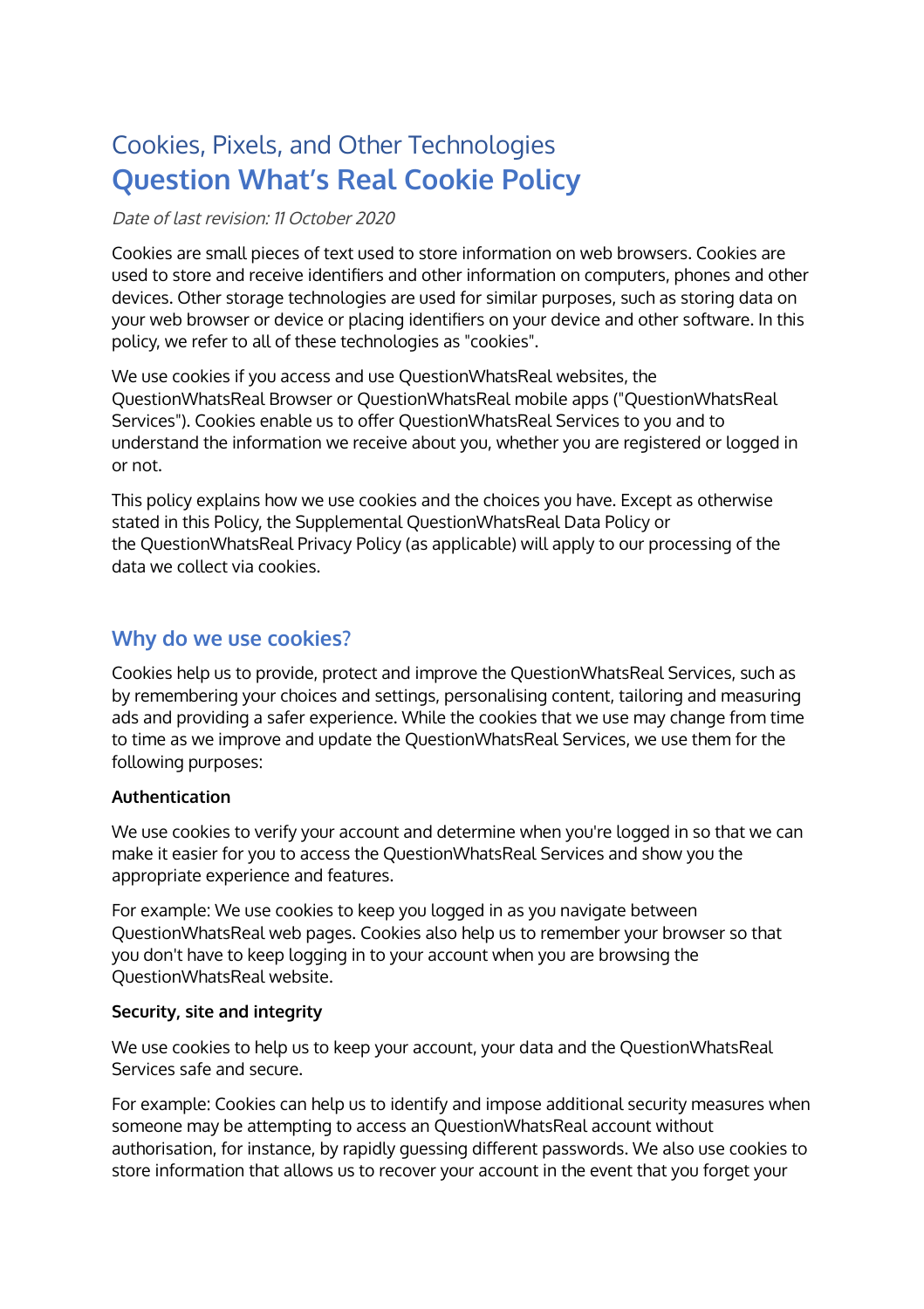password or to require additional authentication if you tell us that your account has been hacked.

We also use cookies to combat activity that violates our policies or otherwise degrades our ability to provide the QuestionWhatsReal Services.

For example: Cookies help us to fight spam and phishing attacks by enabling us to identify computers that are used to create large numbers of fake QuestionWhatsReal accounts.

#### **Advertising, recommendations, insights and measurement**

Cookies are used to help show you relevant content and ads and to measure the performance of ad campaigns, including on third-party websites.

For example: Cookies allow us to help deliver ads about QuestionWhatsReal and recommend products and services based on your activity on the QuestionWhatsReal Services.

#### **Providing features and remembering preferences**

We use cookies to remember your settings and preferences and to enable the functionality that helps us to provide the QuestionWhatsReal Services.

For example: Cookies help us to store preferences and provide you with customised content and experiences. For instance, cookies allow us to remember your language choice and locale.

#### **Performance**

We use cookies to provide you with the best experience possible.

For example: Cookies help us to route traffic between servers and understand how quickly our QuestionWhatsReal Services load for different people. Cookies also help us to record the ratio and dimensions of your screen and windows and know whether you've enabled high-contrast mode so that we can render our sites and apps correctly.

#### **Analytics and research**

We use cookies to better understand how people use the QuestionWhatsReal Services so that we can improve them.

For example: Cookies can help us understand how people use the QuestionWhatsReal Services, analyse which parts of the QuestionWhatsReal Services people find most useful and engaging and identify features that could be improved.

## **Do other parties use cookies in connection with the QuestionWhatsReal Services?**

Yes, other parties may use cookies on the QuestionWhatsReal Services for the purposes described above.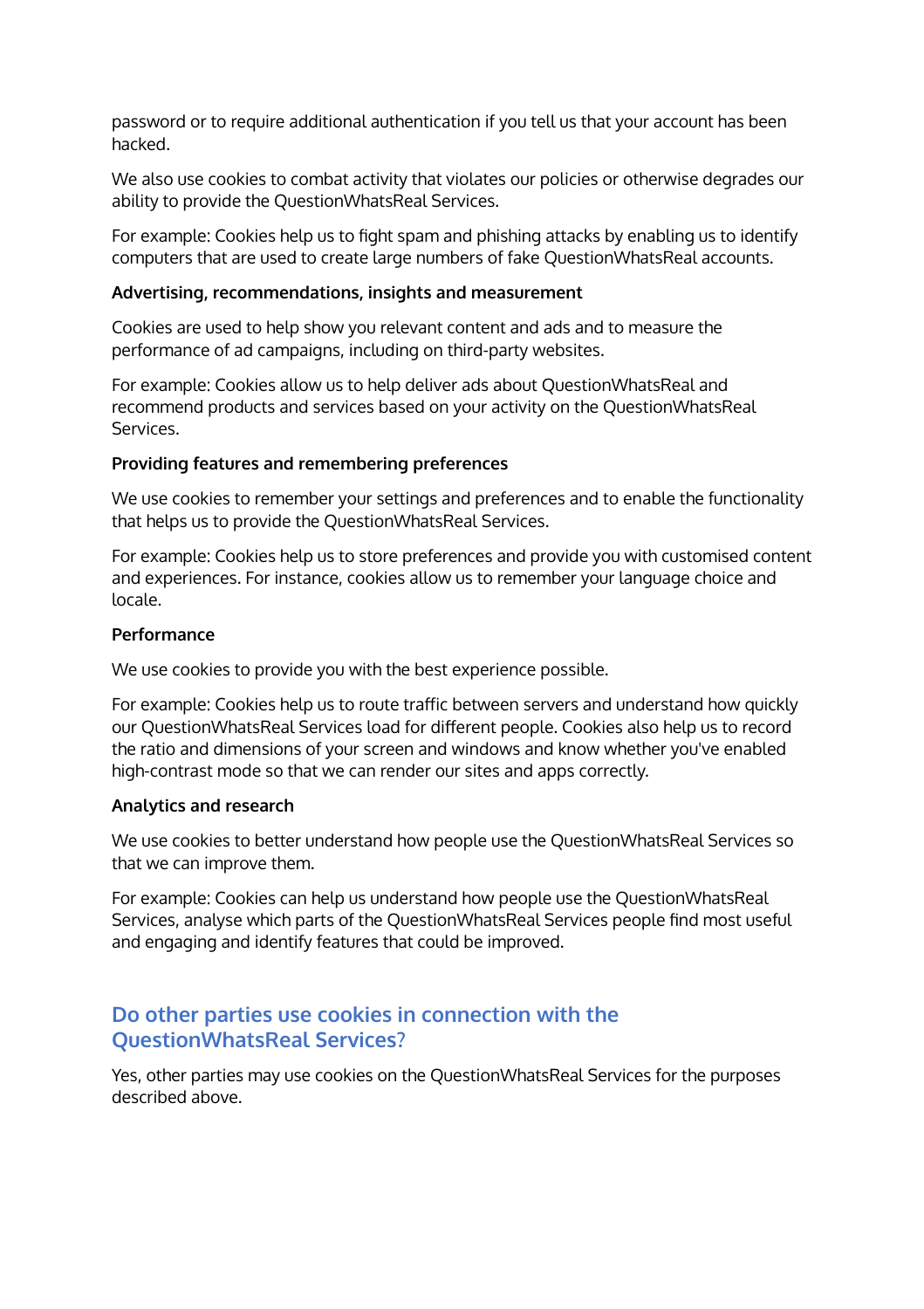For example, our measurement partners use cookies on the QuestionWhatsReal Services to help us understand the effectiveness of our advertising campaigns and to compare the performance of these campaigns to ads displayed on other websites and apps.

How can you control our use of cookies?

You have a number of options to control or limit how we and our partners use cookies and similar technologies, including for advertising.

Although most browsers and devices accept cookies by default, their settings usually allow you to clear, configure or decline disable cookies. Follow the instructions provided by your website or mobile browser (usually located within the "Help", "Tools" or "Edit" facility) to modify your cookie settings. Please note that if you set your browser to disable cookies or other technologies, you may not be able to access certain parts of the QuestionWhatsReal Services, and other parts of our QuestionWhatsReal Services may not function properly.

Check your mobile device settings that control ads based on your interactions with the applications on your device. For example, on your iOS device you can enable the "Limit Ad Tracking" setting, and on your Android device you can enable the "Opt out of Ads Personalisation" setting.

To turn off the sharing of usage statistics and crash reports from your QuestionWhatsReal Browser, click Settings in QuestionWhatsReal Browser and toggle the switch next to Analytics to Off.

To prevent your data from being used by Google Analytics, you can install Google's opt-out browser add-on. To opt out of ads on Facebook, Pinterest or Google that are targeted to your interests, you can adjust your Facebook, Pinterest or Google ads settings. For information on managing Flash cookies, please visit the Adobe Flash Player website. Your browser's privacy controls may enable you to manage other types of local storage.

For information on how our advertising partners allow you to opt out of receiving ads based on your web browsing history, please visit [https://optout.aboutads.info](https://optout.aboutads.info/). European users may opt out of receiving targeted advertising through the European Interactive Digital Advertising Alliance. For more information, please visit [https://youronlinechoices.eu](https://youronlinechoices.eu/).

More information about online advertising:

The advertising companies we work with generally use cookies and similar technologies as part of their services. To learn more about how advertisers generally use cookies and the choices they offer, you can review the following resources:

Digital [Advertising](https://optout.aboutads.info/) Alliance

Digital [Advertising](https://youradchoices.ca/) Alliance of Canada

European Interactive Digital [Advertising](https://www.youronlinechoices.eu/) Alliance

APPENDIX 1

List of Companies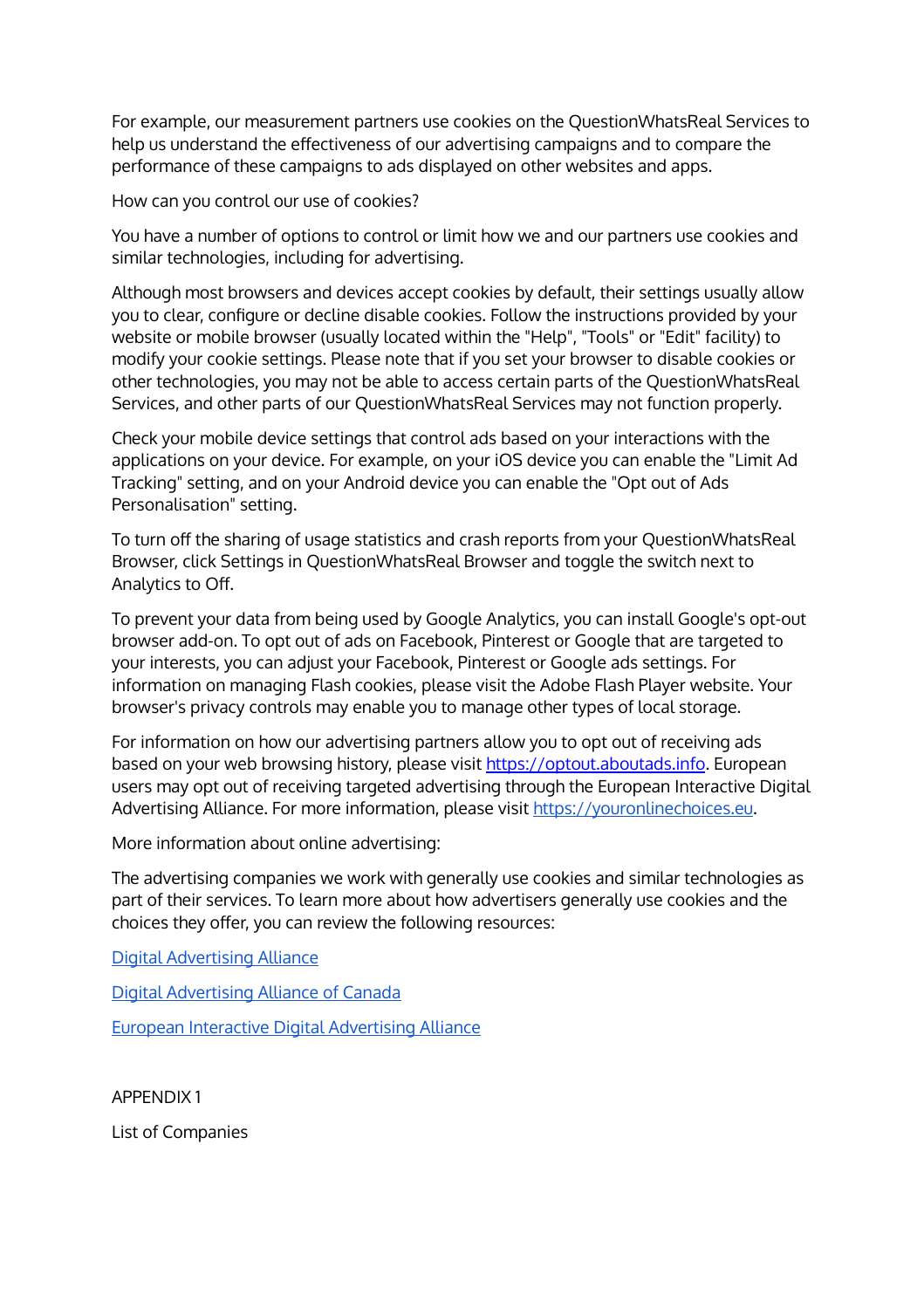Listed below are the names and websites of some of the companies that use cookies on the QuestionWhatsReal Services.

Last update: 11 October 2020

| Company            | Website                             |
|--------------------|-------------------------------------|
| <b>Bing</b>        | https://www.bing.com/               |
| <b>DoubleClick</b> | https://www.doubleclickbygoogle.com |
| Google             | https://www.google.com              |
| Tealium            | https://www.tealium.com/            |

#### APPENDIX 2

#### Browser cookies

To provide the QuestionWhatsReal Services, we store cookies on your browser. Below you can find more information about the cookies that we use. The cookies that we use include session cookies, which are deleted when you close your browser, and persistent cookies, which stay in your browser until they expire or you delete them. We occasionally make changes, so the specific cookies we're using may vary from what's described below.

Last update: 11 October 2020

#### **Persistent cookies**

#### **Authentication**

| <b>Name</b>      | <b>Expiry</b> | Contents     | <b>Purpose</b>                                                                          |
|------------------|---------------|--------------|-----------------------------------------------------------------------------------------|
| oc_www_at Cookie | 30 days       | Access token | QuestionWhatsReal<br>platform www<br>access token                                       |
| c user           | 90 days       | User ID      | Used to<br>authenticate your<br>identity to the<br>QuestionWhatsReal<br><b>Services</b> |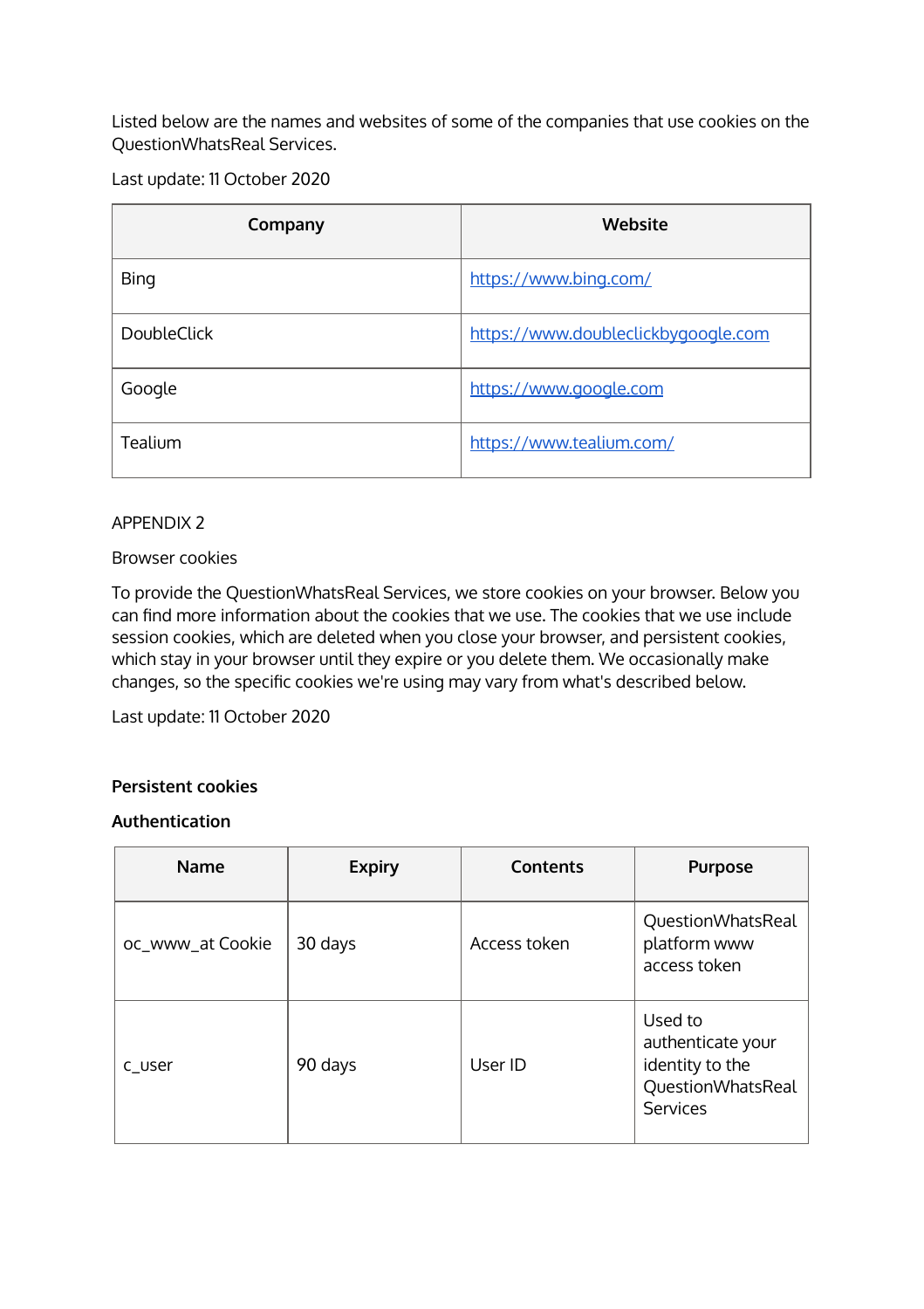| oc_rt Cookie<br>30 days | SSO refresh token | QuestionWhatsReal<br>platform refresh<br>token for single<br>sign-on<br>authentication |
|-------------------------|-------------------|----------------------------------------------------------------------------------------|
|-------------------------|-------------------|----------------------------------------------------------------------------------------|

# **Security, site and product integrity**

| <b>Name</b> | <b>Expiry</b> | <b>Contents</b>                     | <b>Purpose</b>                                                                                                                                                                                       |
|-------------|---------------|-------------------------------------|------------------------------------------------------------------------------------------------------------------------------------------------------------------------------------------------------|
| datr        | 2 years       | Browser identifier<br>and timestamp | Used to identify<br>browsers for the<br>purposes of security<br>and site integrity,<br>including for<br>account recovery,<br>and the<br>identification of<br>potentially<br>compromised<br>accounts. |
| sb Cookie   | 2 years       | Browser identifier<br>and timestamp | Identifies browser<br>for login<br>authentication<br>purposes                                                                                                                                        |

# **Advertising and measurement**

| <b>Name</b> | <b>Expiry</b> | Contents                                        | <b>Purpose</b>                                                                                                                                                           |
|-------------|---------------|-------------------------------------------------|--------------------------------------------------------------------------------------------------------------------------------------------------------------------------|
| _fbp        | 90 days       | Subdomain index,<br>timestamp, random<br>number | Used to identify the<br>browser used to<br>access the<br>QuestionWhatsReal<br>Services for the<br>purposes of<br>providing<br>advertising and site<br>analytics services |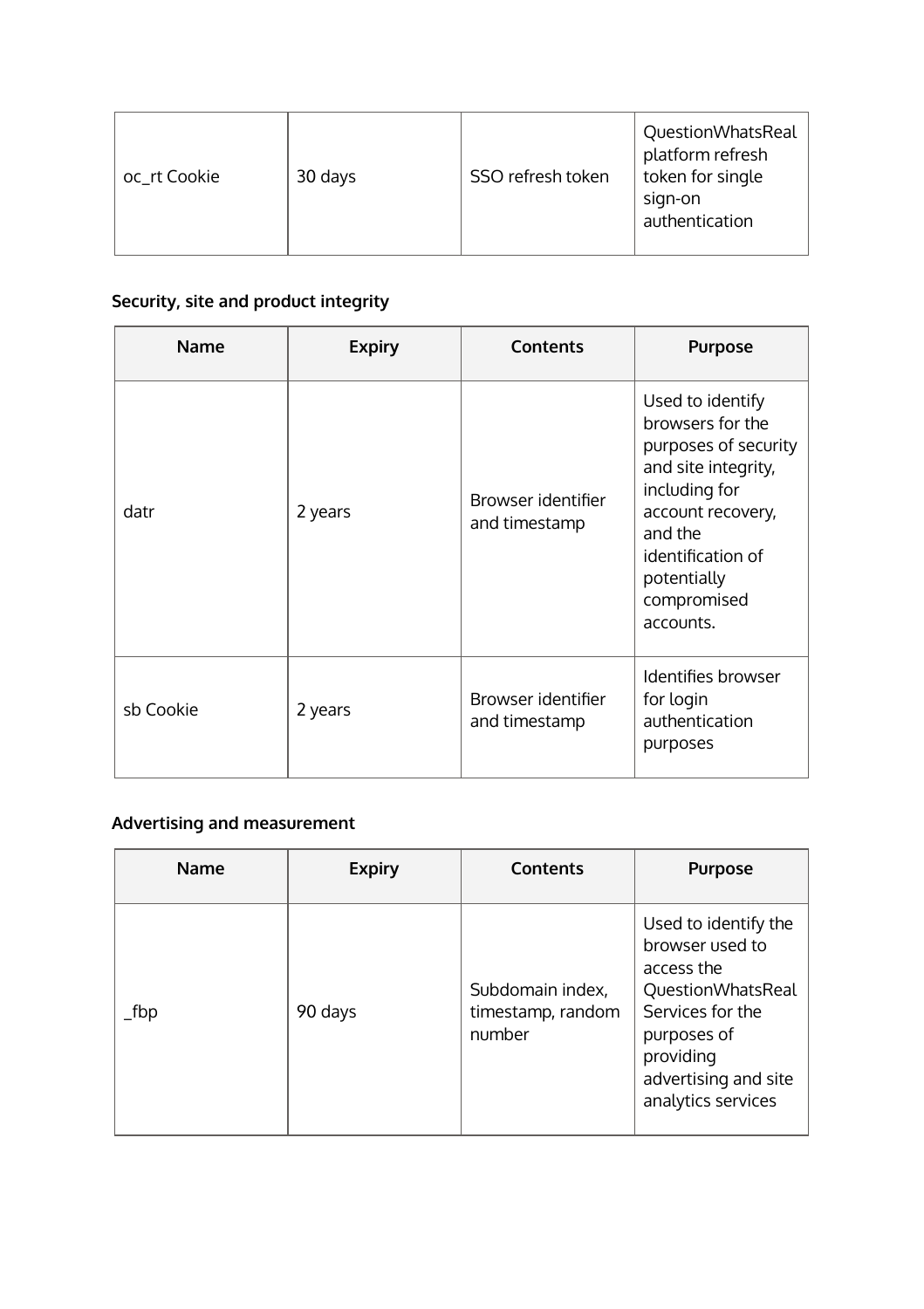## **Site features and services**

| <b>Name</b>    | <b>Expiry</b> | <b>Contents</b>                                    | <b>Purpose</b>                                                                                                                                                                  |
|----------------|---------------|----------------------------------------------------|---------------------------------------------------------------------------------------------------------------------------------------------------------------------------------|
| locale Cookie  | 7 days        | Locale string (e.g.<br>$en_GB$                     | Used to identify the<br>country and chosen<br>language of the last<br>logged-in user of<br>the browser or the<br>international<br>domain used to<br>access<br>QuestionWhatsReal |
| cart_id Cookie | session       | Serialised ID based<br>on a large random<br>secret | Allows QWR to<br>keep track of all of<br>the items that a<br>customer is looking<br>to purchase                                                                                 |

#### **Performance**

| <b>Name</b> | <b>Expiry</b> | <b>Contents</b>                                                      | <b>Purpose</b>                                                           |
|-------------|---------------|----------------------------------------------------------------------|--------------------------------------------------------------------------|
| wd Cookie   | 7 days        | Screen or window<br>dimensions                                       | Allows delivery of<br>the optimal<br>experience for the<br>user's screen |
| dpr         | 7 days        | Numeric value<br>between 1 and 2<br>indicating device<br>pixel ratio | Allows delivery of<br>the optimal<br>experience for the<br>user's screen |

# **Analytics and research**

| <b>Name</b> | <b>Expiry</b> | <b>Contents</b>                     | <b>Purpose</b>                                                 |
|-------------|---------------|-------------------------------------|----------------------------------------------------------------|
| oa          | vear          | Browser identifier<br>and timestamp | Identifies browsers<br>for the purpose of<br>QuestionWhatsReal |